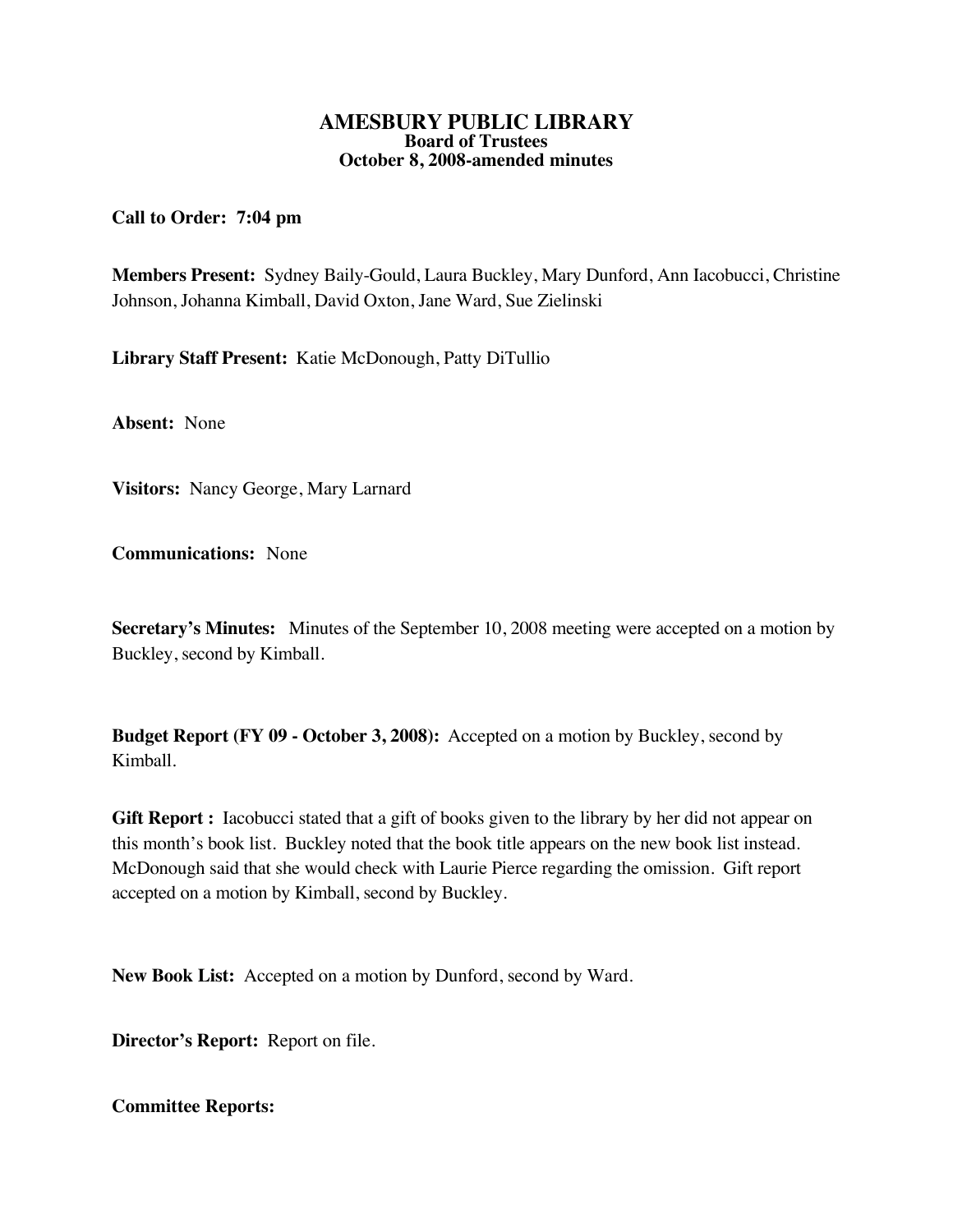**Long Range Planning:** Nothing to report.

**Finance Committee:** Nothing to report.

**Historic Preservation:** Nothing to report.

**House Maintenance:** Nothing to report.

## **Unfinished Business**

**Staff Appreciation:** Trustees may drop off food and decorations either tonight after the trustees' meeting, or tomorrow prior to the lunch set up.

**Library Building Program:** McDonough supplied a copy of her email to Municipal Councilors Dunford, Ferguson and Sherwood. She stated that alternate sources of funding for the update to the building study program are under consideration if the Town's free cash is tight.

Iacobucci suggested the idea of a raffle to raise money for the update in order to relieve taxpayer burden. She suggested that selling raffle tickets for an item such as a flat screen TV could be arranged in conjunction with the Friends of the Library's fundraising mission. Mary Larnard reminded the trustees that raising money in that way and for this particular purpose did not meet the Friends' mission of fundraising to support programming. Zielinski agreed that Iacobucci had a good goal but also noted that if it turns out to be difficult to obtain \$5000.00 for the update then perhaps we are moving in the wrong direction altogether. Johnson suggested that trustees may look to the trust funds as an alternate source of funding. DiTullio suggested tabling the discussion for a month and McDonough would supply trust fund information for next month's meeting.

**Security Issues:** McDonough reported that there was an attempted break-in at the library, resulting in a damaged back door lock. Police were called and investigated the scene.

She also reported that some patrons who were not necessarily violating the Patron Behavior Policy were nontheless making staff uncomfortable, most often in the evenings. McDonough spoke with the Mayor's office and the police department, and the police department agreed to do a walk through between 8:15 and 8:30 in the evenings.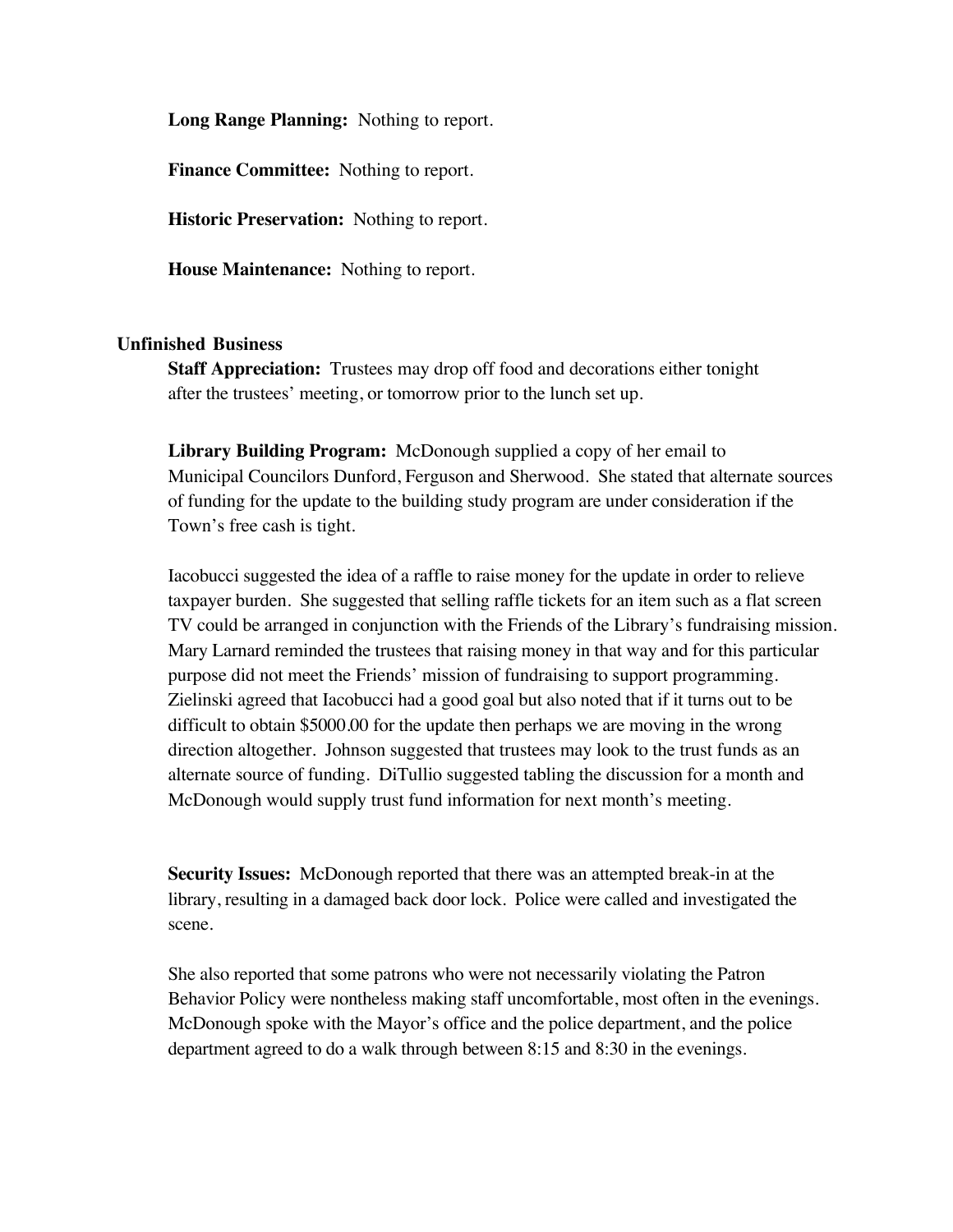### **New Business:**

**Equal Access update:** DiTullio presented the results of the focus group polling that was made possible by the Equal Access Libraries Grant Program. The goal of the grant program is to reach non-users by making the library relevant to them while partnering with other town agencies. She stated that the library will use its \$5000.00 financial award to provide ongoing outreach and develop new services for patrons based on the data she collected. New programming will begin in January and end in June, and will include recreational, educational and ESL offerings.

**Library Programs/Request for Accommodation:** DiTullio noted that one intended result of the Equal Access Grant is to get more people into the library, although the library's accessibility issues present a challenge to holding programs in the building.

McDonough added that she consulted with MBLC, NMRLS, and Town counsel for guidance about how to handle the issue of accommodation. In addition, DiTullio researched how other states and their libraries handled similar accessibility and accommodation issues. As a result, McDonough and DiTullio crafted a statement which lets handicapped patrons know that while the library is not accessible, an accommodation would be made if they would like to attend an event.

Johnson asked what such an accommodation might mean for the event. McDonough replied that an event would be rescheduled in order to relocate the event to an accessible site outside of the library. Johnson made a motion to approve the Library Programs Request for Accommodation, Oxton seconded. Motion passed unanimously.

**Board Meeting Minutes on the APL Website:** Ward reported that it was brought to her attention that residents had inquired about putting Trustee Meeting minutes on the library's website. DiTullio said that the secretary could send her the minutes file and she could add them to the website. The Board agreed that posting the minutes for easier public access was a good idea.

### **Other:**

Buckley provided a draft of Trustees Goals that resulted from the summer's NMRLS training session. She noted that there might be other goals the Board could consider. Baily-Gould suggested reviewing the goals and putting the item back on the agenda in November.

Laurie Pierce submitted a memo from Billie McLane, AES teacher, requesting funding